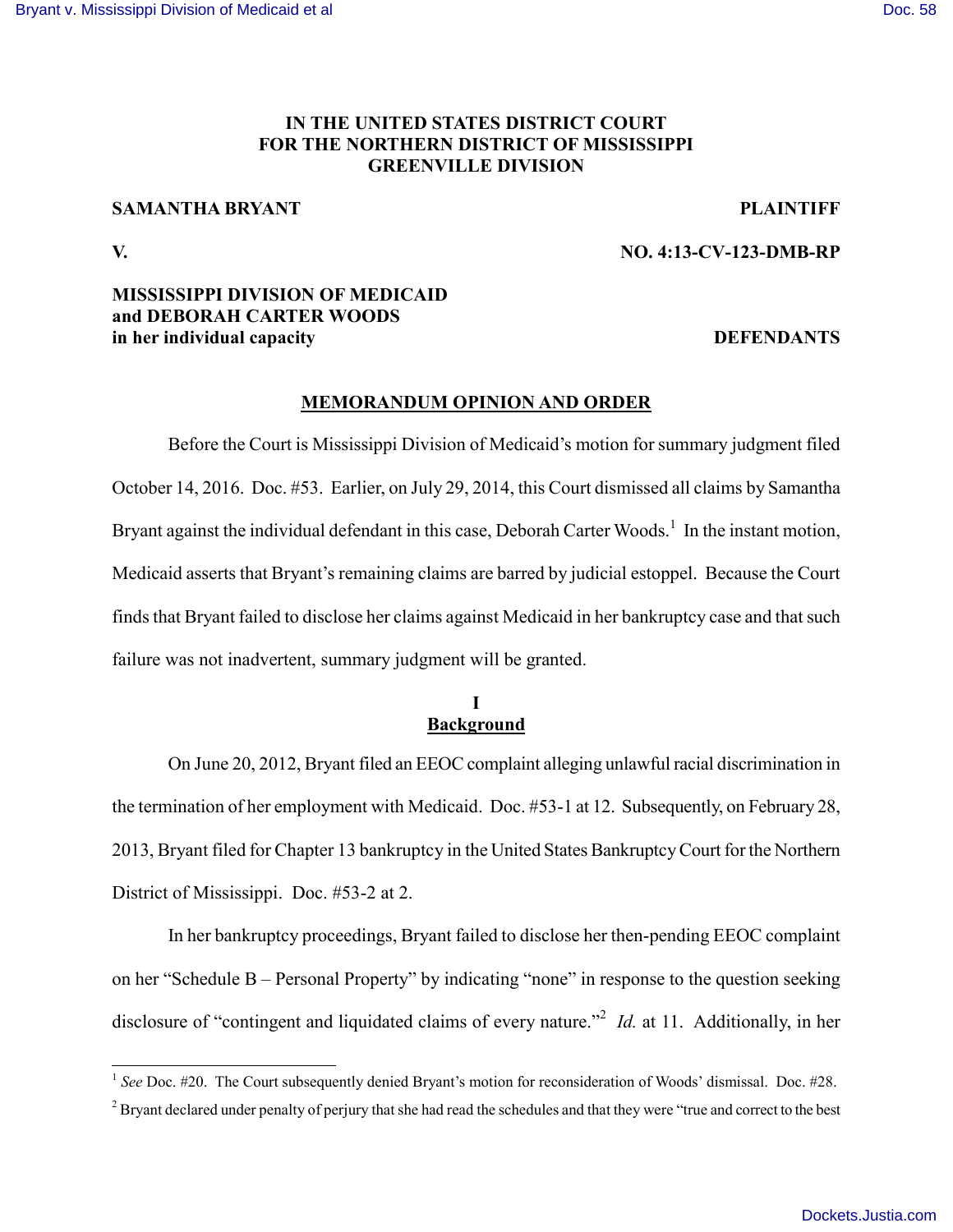"Statement of Financial Affairs" submitted to the Bankruptcy Court the same day as her schedules, Bryant failed to disclose that she was a party to an EEOC proceeding in response to the question requiring disclosure of "all suits and administrative proceedings to which the debtor is or was a party within **one year** immediately preceding the filing of this bankruptcy case.<sup>33</sup> *Id.* at 36.

On April 10, 2013, the EEOC issued Bryant a right-to-sue letter regarding her race discrimination claims against Medicaid. Doc. #53-1 at 13. By order dated June 22, 2013, the Bankruptcy Court confirmed Bryant's bankruptcy plan, ordering that "[a]ll property shall remain property of the estate and shall vest in the debtor only upon dismissal, discharge, or conversion." *In*  re: Samantha R. Bryant, No. 13-10778-NPO (Bankr. N.D. Miss. June 22, 2013) (Doc. #20 at 2).<sup>4</sup> On July 10, 2013, Bryant filed the instant action in this Court. Doc. #1. On January 8, 2014, the Bankruptcy Court, finding Bryant's estate fully administered, closed her bankruptcy case. Doc. #53- 2 at 53.

# **II Summary Judgment Standard**

"[S]ummary judgment is appropriate only 'if the movant shows that there is no genuine dispute as to any material fact and the movant is entitled to judgment as a matter of law.'" *Haverda v. Hays Cty.*, 723 F.3d 586, 591 (5th Cir. 2013) (quoting Fed. R. Civ. P. 56(a)). "[A] party seeking summary judgment always bears the initial responsibility of informing the district court of the basis for its motion, and identifying those portions of [the record] which it believes demonstrate the absence of a genuine issue of material fact." *Celotex Corp. v. Catrett*, 477 U.S. 317, 323 (1986); *see* Fed. R. Civ. P. 56(c)(1) ("A party asserting that a fact cannot be ... genuinely disputed must support

 $\overline{a}$ 

of [her] knowledge, information, and belief." Doc. #53-2 at 34.

<sup>&</sup>lt;sup>3</sup> Bryant declared under penalty of perjury that she had read the answers in her statement of financial affairs and that they were "true and correct." Doc. #53-2 at 42.

<sup>4</sup> This Court may take judicial notice of another court's "judicial action." *Gray ex rel. Rudd v. Beverly Enters.-Miss., Inc.*, 390 F.3d 400, 407 n.7 (5th Cir. 2004).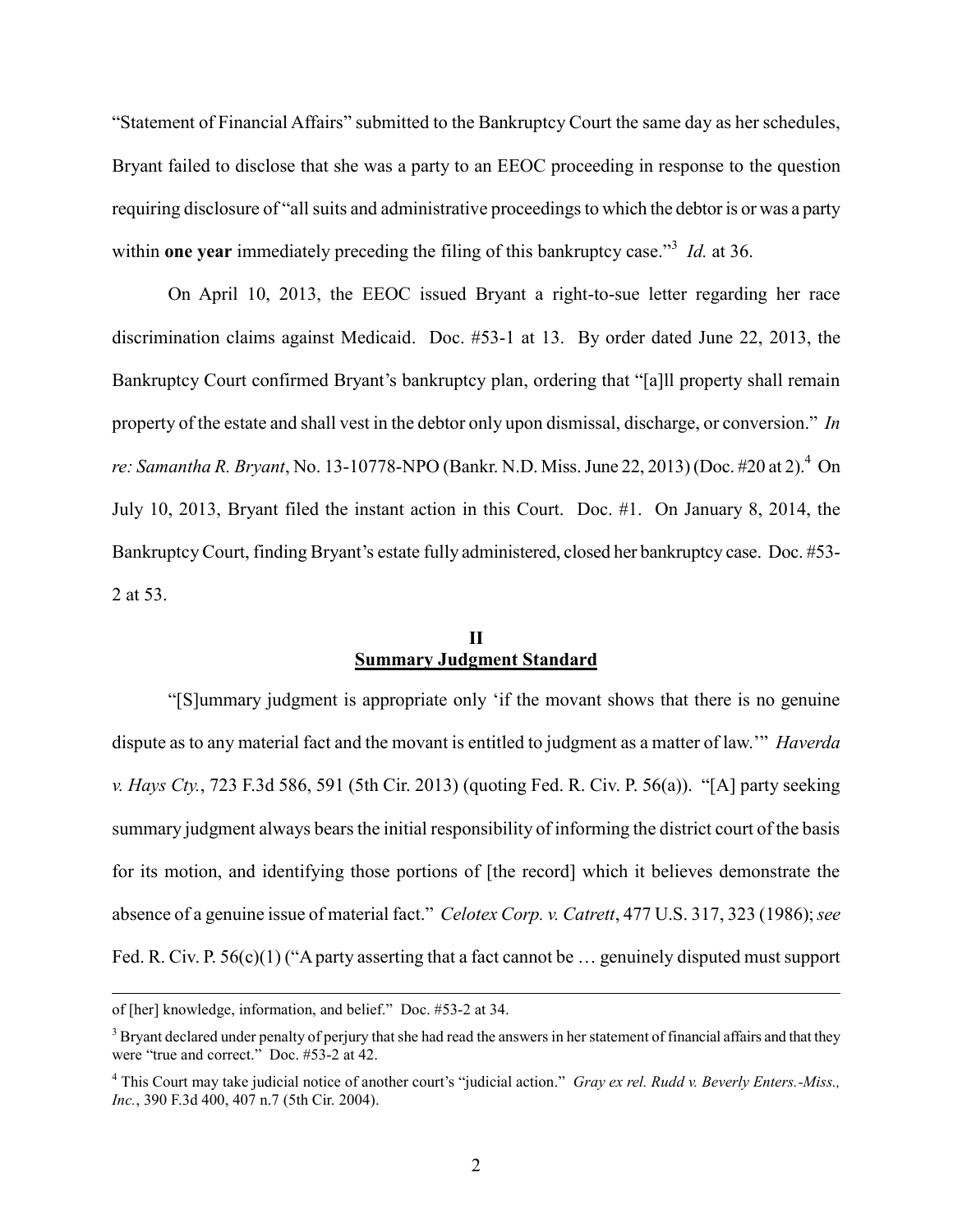the assertion by … citing to particular parts of materials in the record …."). "Once the moving party has carried its summary judgment burden, the opposing party must set forth specific facts showing a genuine issue for trial and may not rest upon the mere allegations or denials of its pleadings." *Beck v. Tex. State Bd. of Dental Exam'rs*, 204 F.3d 629, 633 (5th Cir. 2000). In considering a summary judgment motion, the Court must "consider all facts and evidence in the light most favorable to the nonmoving party." *Cass v. City of Abilene*, 814 F.3d 721, 728 (5th Cir. 2016) (quoting *Haverda*, 723 F.3d at 591).

# **III Judicial Estoppel**

Judicial estoppel is an equitable affirmative defense.<sup>5</sup> *Reed v. City of Arlington*, 650 F.3d 571, 576 (5th Cir. 2011) (en banc). "A court should apply judicial estoppel if (1) the position of the party against which estoppel is sought is plainly inconsistent with its prior legal position; (2) the party against which estoppel is sought convinced a court to accept the prior position; and (3) the party did not act inadvertently." *Jethroe v. Omnova Sols., Inc.*, 412 F.3d 598, 600 (5th Cir. 2005).

Bryant's claims in this action are plainly inconsistent with her prior position in her bankruptcy proceedings. *See id.* at 600 ("Judicial estoppel is particularly appropriate where, as here, a party fails to disclose an asset to a bankruptcy court, but then pursues a claim in a separate tribunal based on that undisclosed asset."). And, the Bankruptcy Court accepted such inconsistent position by Bryant when it confirmed Bryant's bankruptcy plan. *See id.* ("[The bankruptcy] court certainly confirmed Jethroe's plan at least in part based on its assessment of her assets and liabilities."). In

 $\overline{a}$ 

<sup>&</sup>lt;sup>5</sup> Medicaid did not raise the defense of judicial estoppel in its answer. However, because Bryant has not argued any prejudice from Medicaid's omission, and because Medicaid represents without dispute that it learned of Bryant's bankruptcy filing during her deposition, Doc. #54 at 3, the defense is preserved for the purpose of this summary judgment motion. *See McConathy v. Dr. Pepper/Seven Up Corp.*, 131 F.3d 558, 562 (5th Cir. 1998) ("McConathy does not argue that she was prejudiced by Dr. Pepper's failure to formally plead judicial estoppel in its answer, and we do not believe that such prejudice occurred. Therefore, the district court did not err in applying the doctrine of judicial estoppel as the basis for … summary judgment.").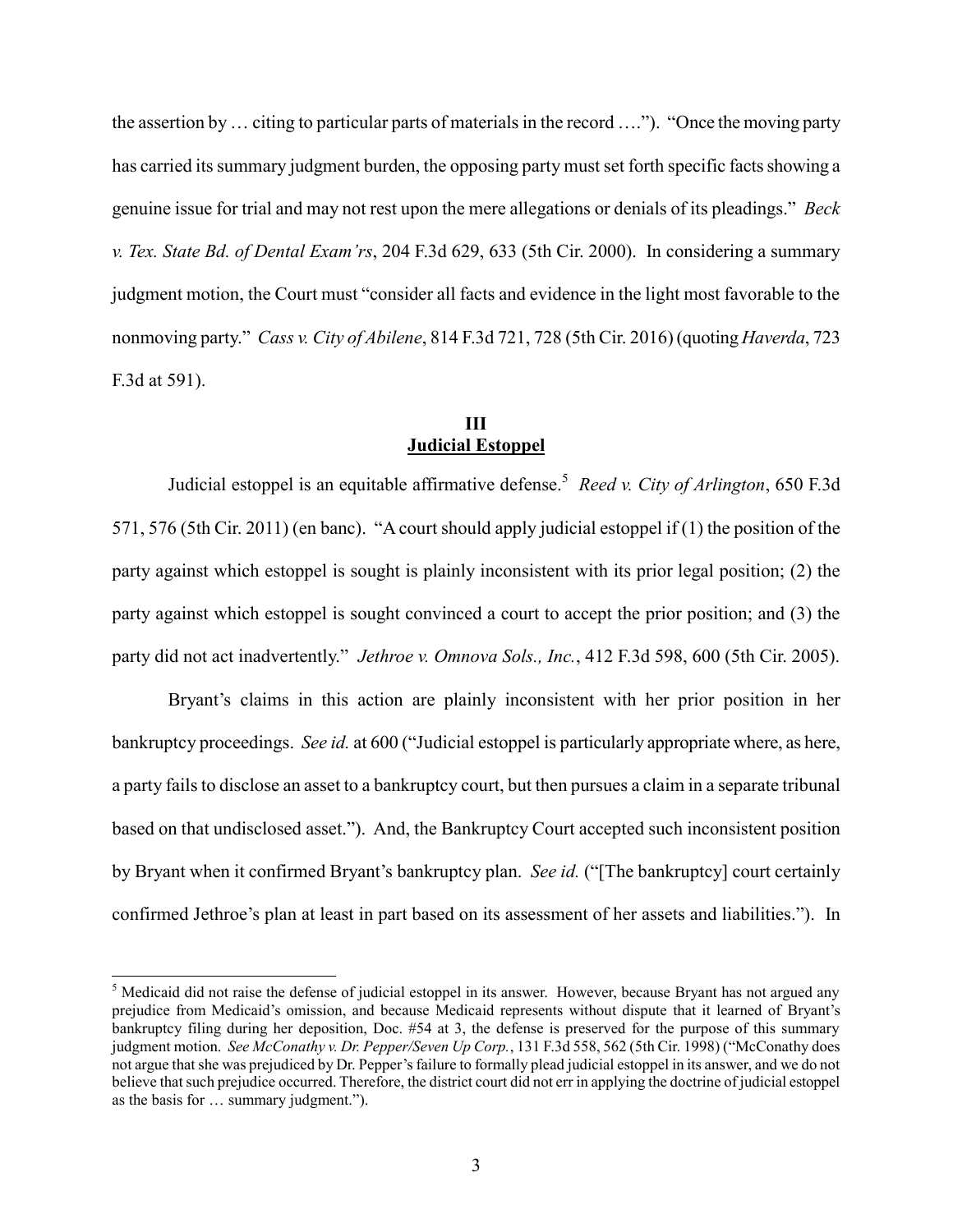this regard, Bryant correctly concedes that Medicaid has shown the judicial estoppel elements of inconsistent position and judicial acceptance of that position. *See* Doc. #55 at 3 ("The first two elements regarding judicial estoppel are not disputed."). But, Bryant argues that Medicaid has failed to demonstrate the final element—that she did not act inadvertently.

"It goes without saying that the Bankruptcy Code and Rules impose upon bankruptcy debtors an express, affirmative duty to disclose all assets, *including contingent and unliquidated claims*." *In re Superior Crewboats, Inc.*, 374 F.3d 330, 335 (5th Cir. 2004) (quoting *In re Coastal Plains, Inc.*, 179 F.3d 197, 207–08 (5th Cir. 1999)). "Chapter 13 debtors have a continuing obligation to disclose post-petition causes of action" before confirmation. *In re Flugence*, 738 F.3d 126, 129 (5th Cir. 2013). "[I]n considering judicial estoppel for bankruptcy cases, the debtor's failure to satisfy its statutory disclosure duty is 'inadvertent' only when, in general, the debtor either lacks knowledge of the undisclosed claims or has no motive for their concealment." *Love v. Tyson Foods, Inc.*, 677 F.3d 258, 262 (5th Cir. 2012) (quoting *Coastal Plains*, 179 F.3d at 210).

Regarding the disclosure of a legal claim, lack of knowledge requires the party to be "unaware of the facts giving rise to [the claim]" at the time the party had an obligation to disclose claims. *Allen v. C & H Distribs., L.L.C.*, 813 F.3d 566, 573 (5th Cir. 2015) (quoting *In re Flugence*, 738 F.3d at 130). Here, Bryant filed an EEOC charge of discrimination based on the facts giving rise to this action in June 2012, and she received her right-to-sue-letter based on such charge in April 2013. Given this, there can be no dispute that Bryant knew of the facts giving rise to the claim underlying this action before the Bankruptcy Court confirmed her bankruptcy plan in June 2013 (and before her bankruptcy case was closed in January 2014).

"A motivation to conceal may be shown by evidence of a potential financial benefit that could result from concealment." *U.S. ex rel. Long v. GSDMidea City, L.L.C.*, 798 F.3d 265, 273 (5th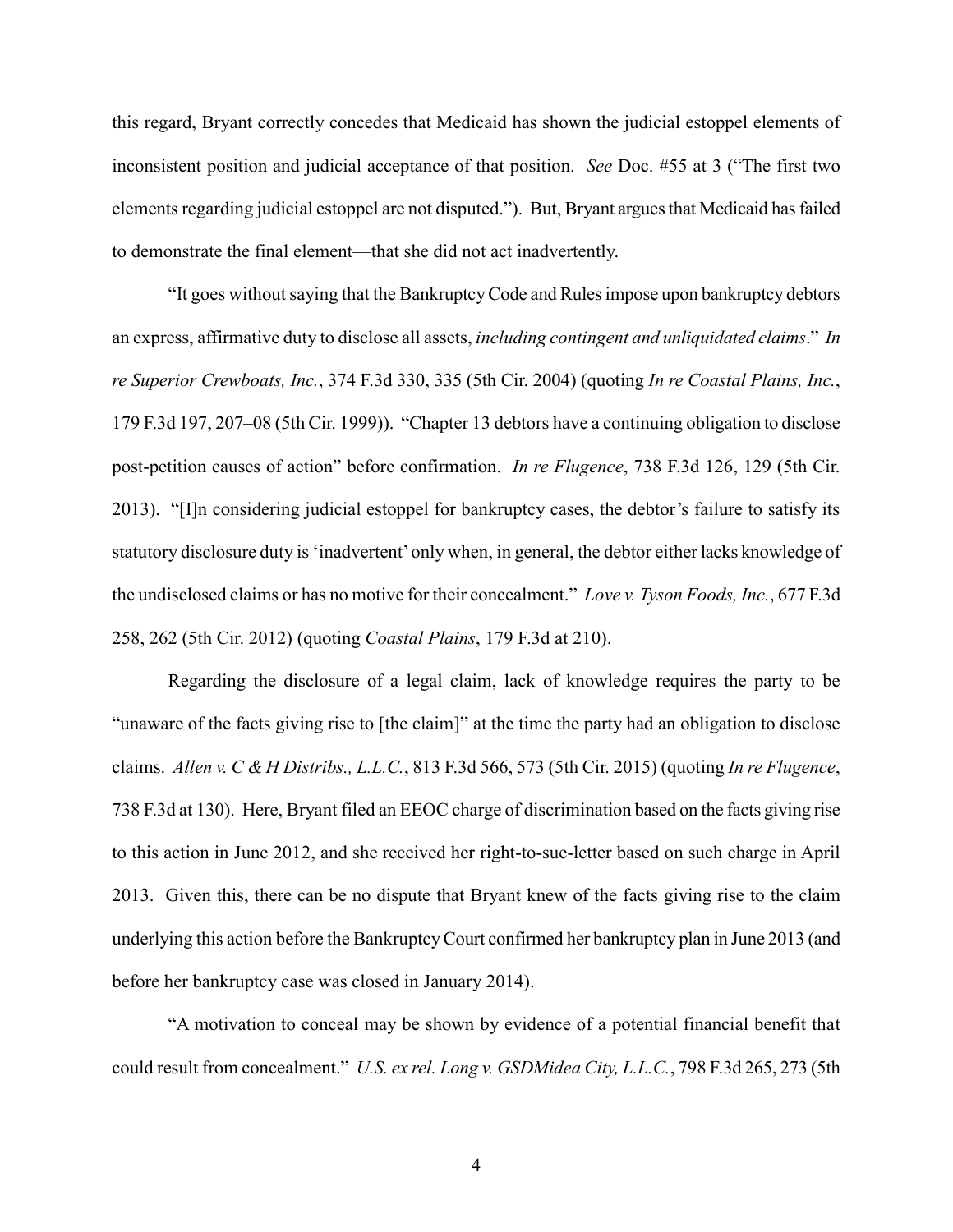Cir. 2013). A party "almost always" has the requisite motive if she "fails to disclose a claim or possible claim to the bankruptcy court' because the 'potential financial benefit resulting from the nondisclosure makes the motivation … self-evident." *Allen*, 813 F.3d at 573–74 (quoting *Love*, 677 F.3d at 262) (internal quotation marks omitted). Accordingly, as a general rule, "a motive to conceal legal claims subsists in all bankruptcy cases in which a concealed legal claim would, if disclosed, form part of the bankruptcy estate and the debtor is aware of the claim's monetary value …." *Cargo v. Kan. City S. Ry. Co.*, 408 B.R. 631, 638 (W.D. La. 2009).

Bryant's bankruptcy plan required her to pay less than the full amount of her unsecured debt over the five-year course of the plan.<sup>6</sup> In re: Samantha R. Bryant, No. 13-10778-NPO (Bankr. N.D.) Miss. June 22, 2013) (Doc. #20). Had the Bankruptcy Court administered the estate's interest in Bryant's undisclosed claim (which she valued at  $$850,000$ ),<sup>7</sup> the amount due to her unsecured creditors under the plan could have been greater. Moreover, had Bryant disclosed the claim in her bankruptcy petition, her creditors would have learned of it, possibly triggering objections to the bankruptcy plan or increased collection efforts after dismissal of her bankruptcy case. Under these circumstances, the Court finds that Bryant's failure to disclose her discrimination claim in her bankruptcy proceedings was not inadvertent; rather, during the pendency of her bankruptcy proceedings, Bryant "had motive to conceal, because her claim, if disclosed, would [have been] available to the creditors." *In re Flugence*, 738 F.3d at 131.

Bryant's arguments in opposition are unpersuasive. Bryant first argues that she had no motive to conceal her claim because she filed for Chapter 13 bankruptcy and stated in her bankruptcy petition that funds would be available to pay unsecured creditors. Doc. #55 at 3–4. To the contrary, the general presumption that motive exists for a party to conceal an undisclosed claim

 $\overline{a}$ 

<sup>&</sup>lt;sup>6</sup> Bryant was required to pay \$237 monthly for sixty months despite \$45,378.62 in unsecured debts.

<sup>7</sup> *See* Doc. #1.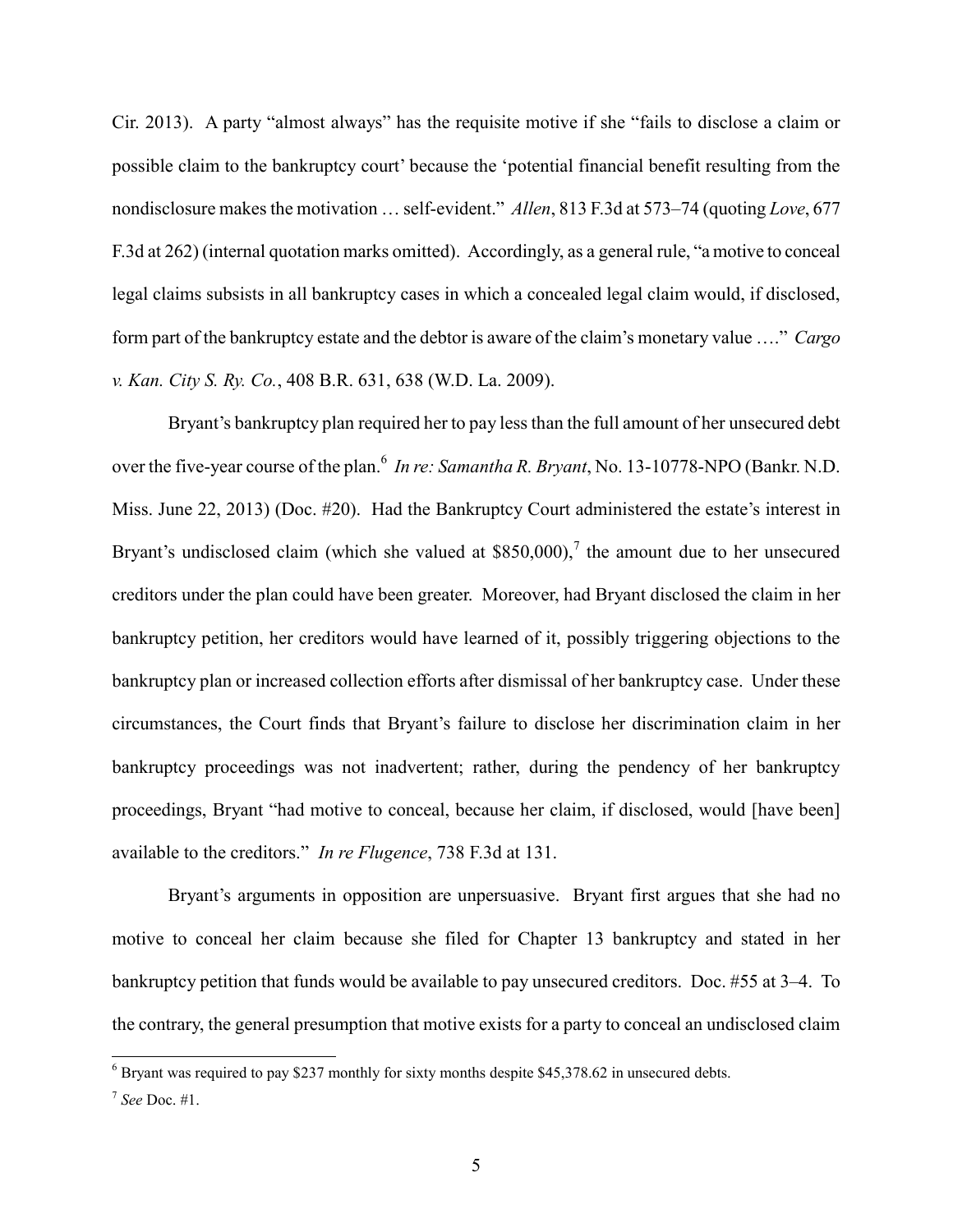or potential claim applies with equal force to a Chapter 13 bankruptcy case. *See Allen*, 813 F.3d at 574 n.6 ("[T]his court has not modified its analysis of judicial estoppel when considering previous appeals involving Chapter 13 debtors."). Further, Bryant does not explain how her statement in her petition that funds would be available for unsecured creditors means that she had no motive to conceal an asset she valued at \$850,000. Finally, motive may exist for a party to conceal an undisclosed claim even where the bankruptcy court confirms a plan requiring "100% repayment of the principal of … debts." *U.S. ex rel. Long*, 798 F.3d at 269.

Next, relying on her affidavit, Bryant argues that she "had no motive, intent or need to hide her potential claim" because she was "simply unaware that [her] claim should be listed" in her bankruptcy petition. Doc. #55 at 1–2 (citing Doc. #55-1). Yet, "[a claimant's] lack of awareness of [a] statutory disclosure duty for its [legal claims] is not relevant" to the inadvertence inquiry.<sup>8</sup> *Jethroe*, 412 F.3d at 601 & n.4 (quoting *Coastal Plains*, 179 F.3d at 212). For the same reason, Bryant's conclusory assertion in her affidavit that she had no motive to conceal carries no weight. *Id.*; *see Salas v. Carpenter*, 980 F.2d 299, 305 (5th Cir. 1992) ("[C]onclusory assertions cannot be used in an affidavit on summary judgment.").

Finally, Bryant argues that she "received no incentive from the omission." Doc. #55 at 2; Doc. #55-1 at ¶ 9 ("There was no benefit to me for my inadvertently not listing this claim on my bankruptcy petition."). To the extent Bryant contends there was no reason for her to omit her discrimination claim, the argument is rejected for the reasons above. To the extent she argues judicial estoppel is inappropriate because she received no benefit from the omission, such argument

 8 Such is not relevant even when claiming reliance on a bankruptcy attorney's advice. *Jethroe*, 412 F.3d at 601 & n.4. In her affidavit, though not mentioned in her brief, Bryant seems to place the blame for her disclosure failures on her attorney. *See, e.g.*, Doc. #55-1 at ¶ 6 ("I … was not informed by my attorney that matters … should be listed under section four (4) of the financial affairs section."); *id.* at ¶ 5 ("I provided all the information to my attorney that was requested of me."). However, such does not excuse Bryant's disclosure failures, particularly when she declared under penalty of perjury that her schedules and statement of financial affairs, which she had read, were correct. Doc. #53-2 at 34, 42.